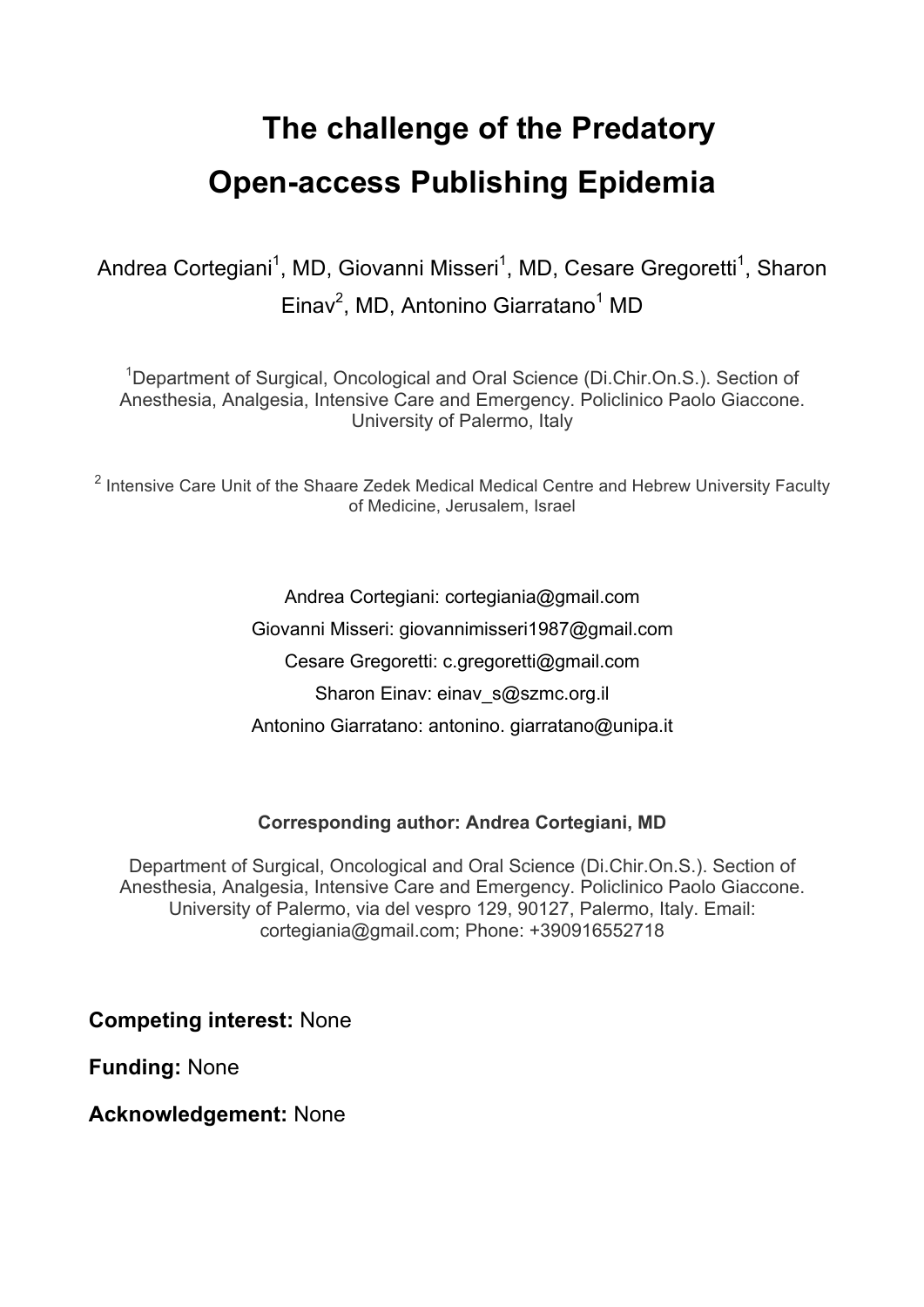**Author contribution:** All authors contributed equally to the conception, writing and correcting the proof of the manuscript. All authors read and approved the final version of the manuscript.

**Word count:** 1007

### **MAIN TEXT**

## **BACKGROUND**

Predatory open-access (OA) publishing is nowadays one of the most threatening *infectious disease* affecting scientific research and Science credibility [1]. Although there is not a universally accepted definition, predatory OA publishing is mainly characterized by lack of scientific rigor of a fraudulent OA model that applies charges to the authors under the pretense of legitimate publishing operations without providing adequate editorials services, leading to poor or non-existent peer-review process and editorial ethics [1,2]. This detrimental practice has been also linked to email spamming to scholars for manuscript submissions, indiscriminate invitation to join editorial board and fake conferences, stolen editorial identities and unethical attempt to inflate curricula.

Knowledge about this complex disease among researchers and clinicians is low and may be the only way to counteract the ongoing *epidemia* [2].

### **EPIDEMIOLOGY**

The spread of Predatory OA publishing is *epidemic*. Shen et al identified 1.800 predatory journals and 53.000 published papers in 2010 and a nearly five- and eight-fold increase respectively in 2015 with an increasing trend [3]. All scientific areas seem to be infected, including biomedical fields and in particulate intensive Care Medicine. A recently published study specifically demonstrated that the number of potential predatory journals (n=212) was more than double the number of legitimate journals in the field of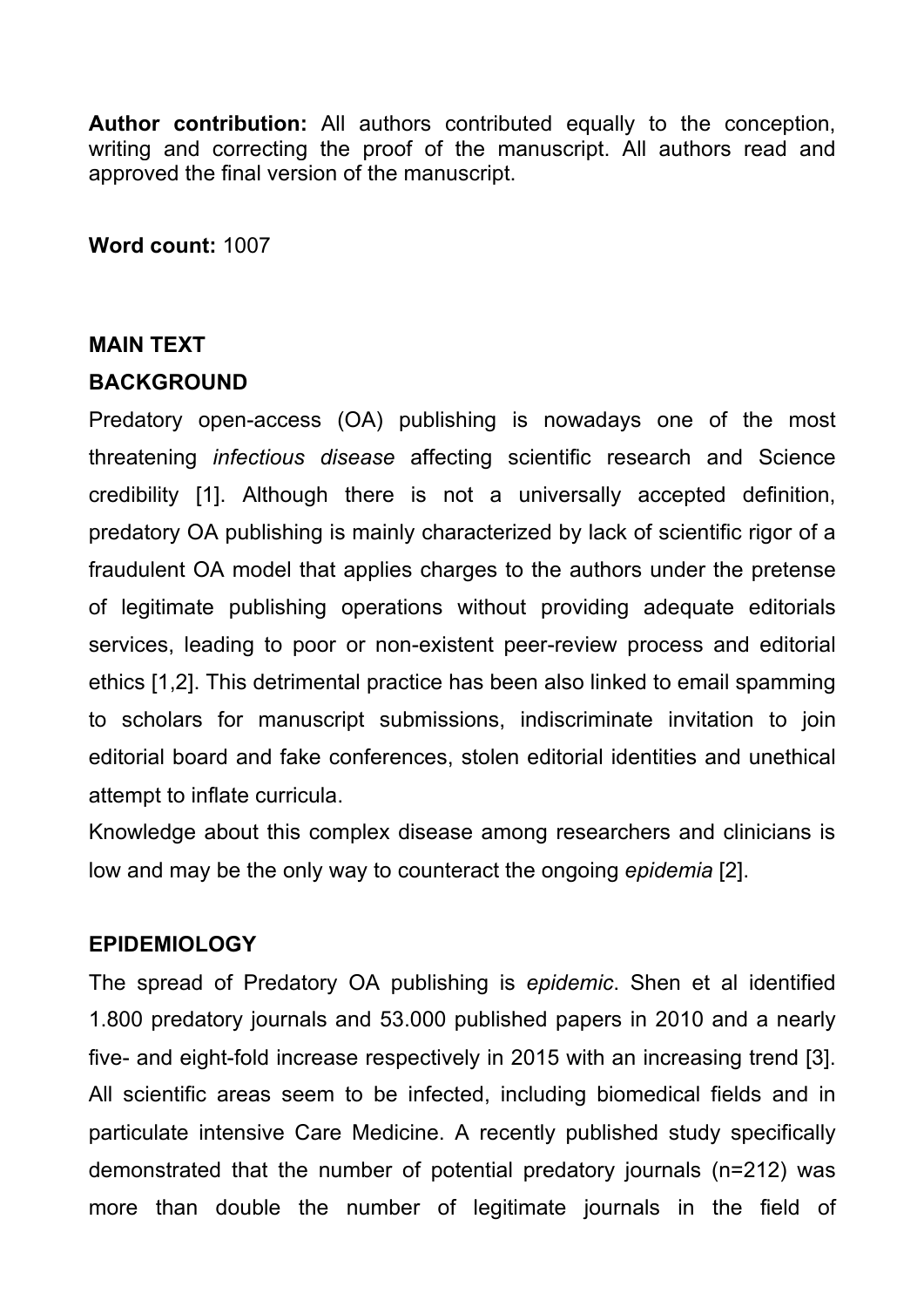Anaesthesiology in the SCIMAGO journal rank (n=106) [2] [4]. The total number of published articles in potential predatory journals was 12.871 and the median requested article processing charge (APC) by these journals was 634.5 USD [2].

The profile of the authors who published in or cite from predatory journals seems related to young inexperienced scholars from developing countries [5]. Africa (i.e. Nigeria, South Africa) and Asia (i.e. China, India, Pakistan, Malaysia) seem to be deeply affected [6]. However, data demonstrated that 5% of a sample of 46.000 researchers seeking promotion from Italy [7] and over 5.000 researchers from Germany published in potentially predatory journals, which were the editorial targets for around 6% of scientific papers from the United States [3].

#### **PATHOPHISYOLOGY**

Although complex, *pathophysiological mechanisms* can be linked, at least in part, to the "publish or perish" rush, which may drive academic promotions, and to the attracting promises of fraudulent publishers for an easier way to publish. Lack of serious scientific mentorship and traditions, and less control by policymakers may explain the geographic difference of the *disease*. However, the rush to increase personal bibliometric data and to push curricula (i.e. editorial board membership) can lead to the *addiction* to predatory publishing even in respectful organizations for prestigious positions and for fund rising [8].

#### **CONSEQUENCES**

Low quality research without editorial control can be detrimental for medical practice since inexperienced clinicians can use these data or information in their clinical practice. Other researchers may use flawed data from these journals for new (flawed!) research hypothesis or further analyses. Academic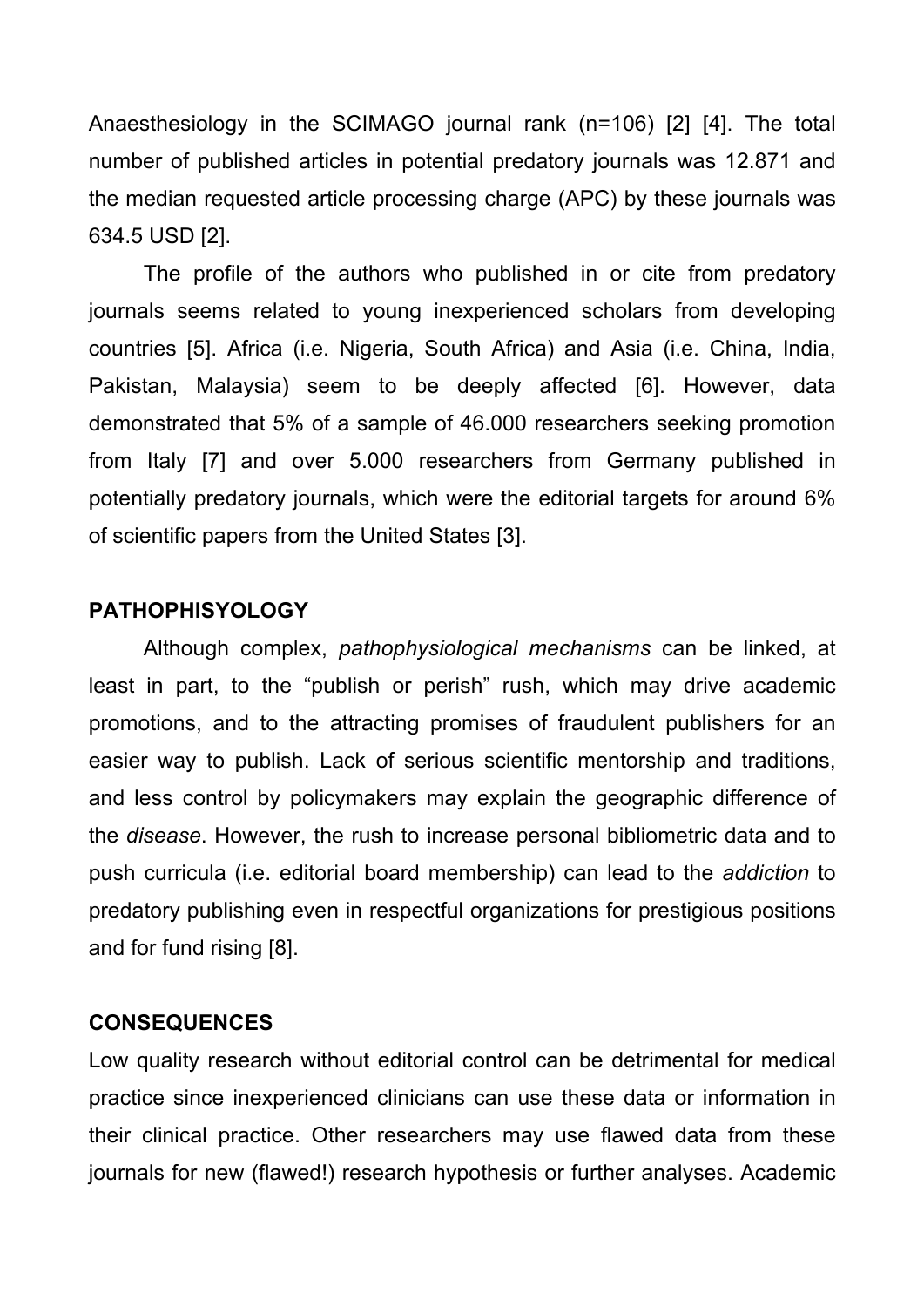promotions and fund rising may be achieved with the help of the detrimental practice of predatory publishing [5]. Predatory publishing is also an "hot topic" on the general and social media undermining the reputation of Science to general public [5]. Lastly, stolen identity for fake Editorial board membership may be detrimental for respectful scholars (usually 'opinion leaders') who can be unaware of this issue.

### **DIAGNOSIS**

The *differential diagnosis* between predatory and legitimate journals is sometime difficult to achieve. The *diagnosis* has been based for many years on the Beall list, which was a *blacklist* handled by prof. Jeffrey Beall including 'potential probable and possible predatory OA publishers and journals' basing on International Journal of Medical Journals Editors (ICMJE) [9]. The list was shut down in 2016 after being heavily criticized for subjectivity, low specificity and lawsuits by some publishers. The list was used for several investigations on this topic and has been updated by anonymous researchers [9].

Moving out from the concept of "blacklist", the diagnosis should nowadays be based on the ability of researchers to check characteristics of journals and publishers that must be taken into account (Figure 1) [2,4,10]. The most reliable findings that should rise suspect are: fake reported location of the journal office (i.e. not credible location of editorial offices after checking by Google street view); English form (on websites and spam emails); mimicking the name of a legitimate journal; limited or absent information on article processing chargers (APC), manuscript handling process ethics rule and editorial policy; constant invitation to join reviewers' or editorial board in promotional email or websites; undue promotion of the fake indexing or metrics (e.g. Global Impact Factor, Index Copernicus etc.) or fake impact factor [2,11].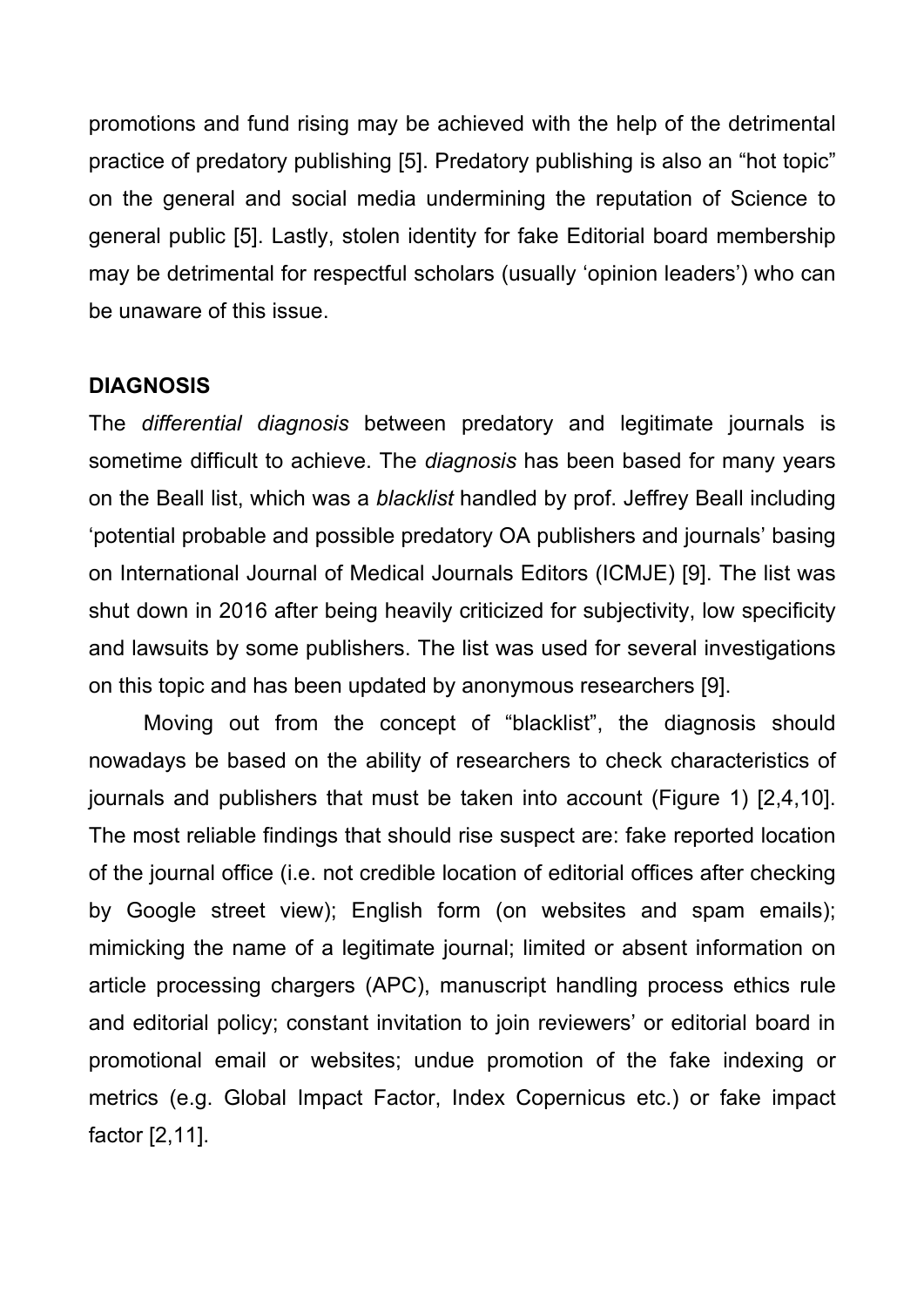Predatory journals *colonize* major databases since some predatory journals are indexed in Pubmed, Scopus and Google Scholar [12]. So the inclusion of a journal into these databases should not be considered a proof of legitimacy. The Directory of Open Access journals (DOAJ) seems to have the best *specificity* for inclusion of predatory publishers and journals among major directories and databases due to the stringent criteria for registration [13].

## **THERAPEUTIC MANAGEMENT**

Produced with the support of several scientific organizations (Committee on Publication Ethics - COPE, Open Access Scholarly Publishers Association) and legitimate publishers, the *Think. Check. Submit.* campaign "aims to educate researchers, promote integrity and build trust in credible research and publications" [14]. This checklist guides scholars to assess legitimacy of journals trough a step-by-step process [14,15]. Moreover, in 2012, the *San Francisco Declaration on Research Assessment* (DORA) has been developed with the aim to promote best practice in scholarly research involving different disciplines and all contributors to scientific research [16]. The aims of the declaration include to move from quantity to quality, with less importance on "metrics", for research evaluation, fund rising and promotions.

## **CONCLUSION**

The epidemic spread of predatory OA publishing is a serious threat for scientific community and, potentially, to patients safety. As always in Medicine, countermeasures should start from a deep knowledge about *pathophysiology* of the disease and should not be limited to scholars education but also to organizations, publishers and academia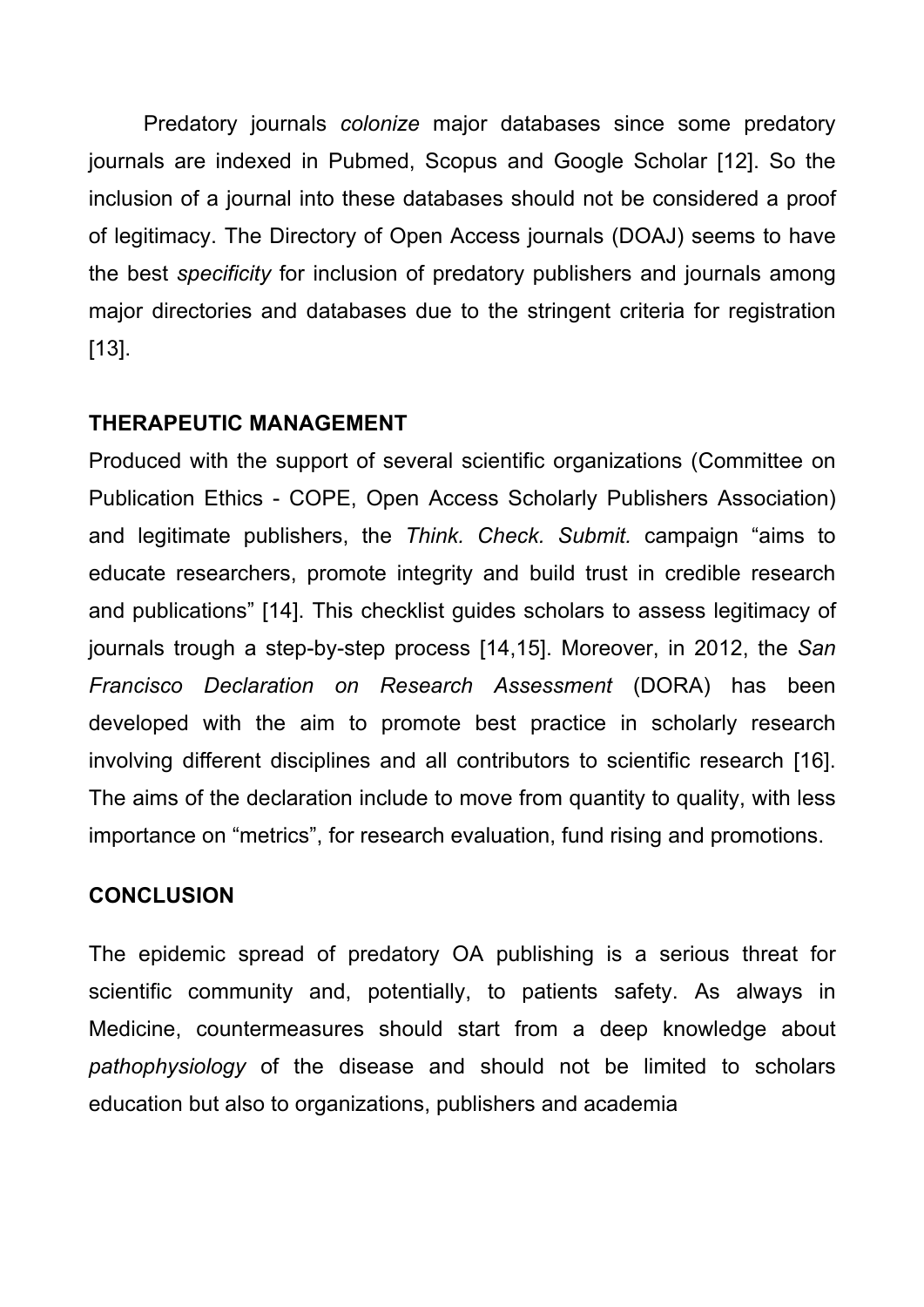# **FIGURE LEGEND**

**Figure 1.** Tips to apply before submitting a manuscript to a journal to avoid potential predatory publisher and journals. DOAJ: Directory of Open Access journals; APC: Article processing charges; IF: Impact Factor

# **LIST OF ABBREVIATION**

OA: open-access

- APC: article processing charges
- ICMJE: International Journal of Medical Journals Editors
- DOAJ: Directory of Open access Journal
- DORA: San Francisco Declaration on Research Assessment
- COPE: Committee on Publication Ethics

## **REFERENCE**

1. Beall J. Predatory publishers are corrupting open access. Nature. 2012;489:179.

2. Cortegiani A, Longhini F, Sanfilippo F, Raineri SM, Gregoretti C, Giarratano A. Predatory Open-Access Publishing in Anesthesiology. Anesth Analg. 2019;128:182–7.

3. Shen C, Bjork B-C. "Predatory" open access: a longitudinal study of article volumes and market characteristics. BMC Med. 2015;13:230.

4. Cortegiani A, Sanfilippo F, Tramarin J, Giarratano A. Predatory openaccess publishing in critical care medicine. J Crit Care. 2019;50:247–9.

5. Perlin MS, Imasato T, Borenstein D. Is predatory publishing a real threat? Evidence from a large database study. Scientometrics. 2018;116:255–73.